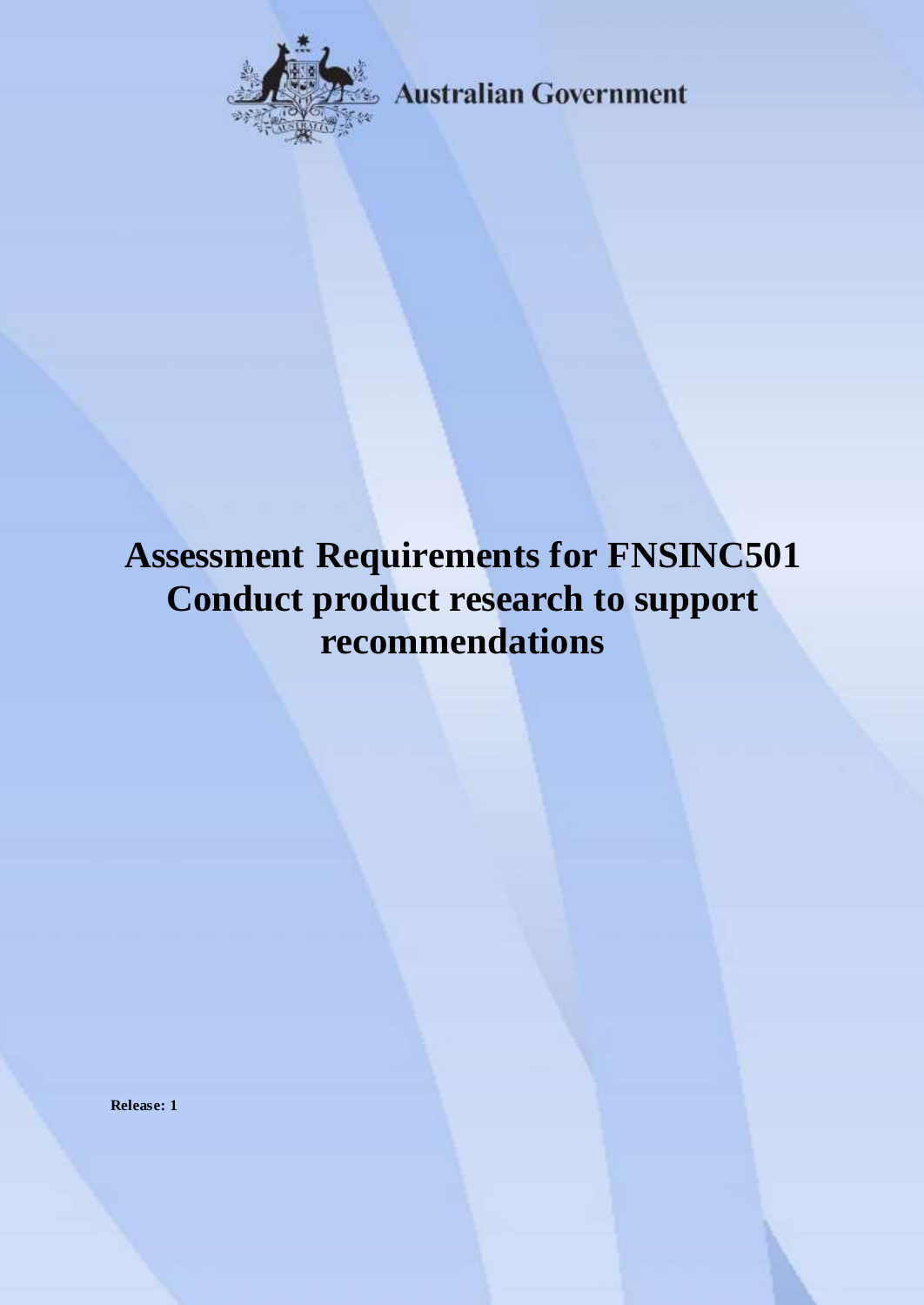## **Assessment Requirements for FNSINC501 Conduct product research to support recommendations**

#### **Modification History**

| <b>Release</b> | <b>Comments</b>                                                                          |
|----------------|------------------------------------------------------------------------------------------|
| Release 1      | This version first released with FNS Financial Services Training<br>Package Version 1.0. |

### **Performance Evidence**

Evidence of the ability to:

- establish and meet required research deadlines
- accurately interpret and comply with relevant legislative requirements
- access and interpret available information accurately and comprehensively
- comply with statutory disclosure requirements
- document research findings concisely and clearly for distribution purposes.

Note: If a specific volume or frequency is not stated, then evidence must be provided at least once.

## **Knowledge Evidence**

To complete the unit requirements safely and effectively, the individual must:

- identify sources and parties that provide relevant information for research on financial products
- describe the current economic climate and forecasted outlook for relevant financial products
- explain financial forecasting techniques and tools to be used to assess the market for financial products
- identify and outline local and international financial markets and investment outlook for financial products
- describe organisational policy, procedures and requirements relevant to products and research
- identify and describe key features of industry legislation and codes of practice relevant to product research, and protocols to be followed
- describe techniques and tools for evaluation and interpretation of research data.